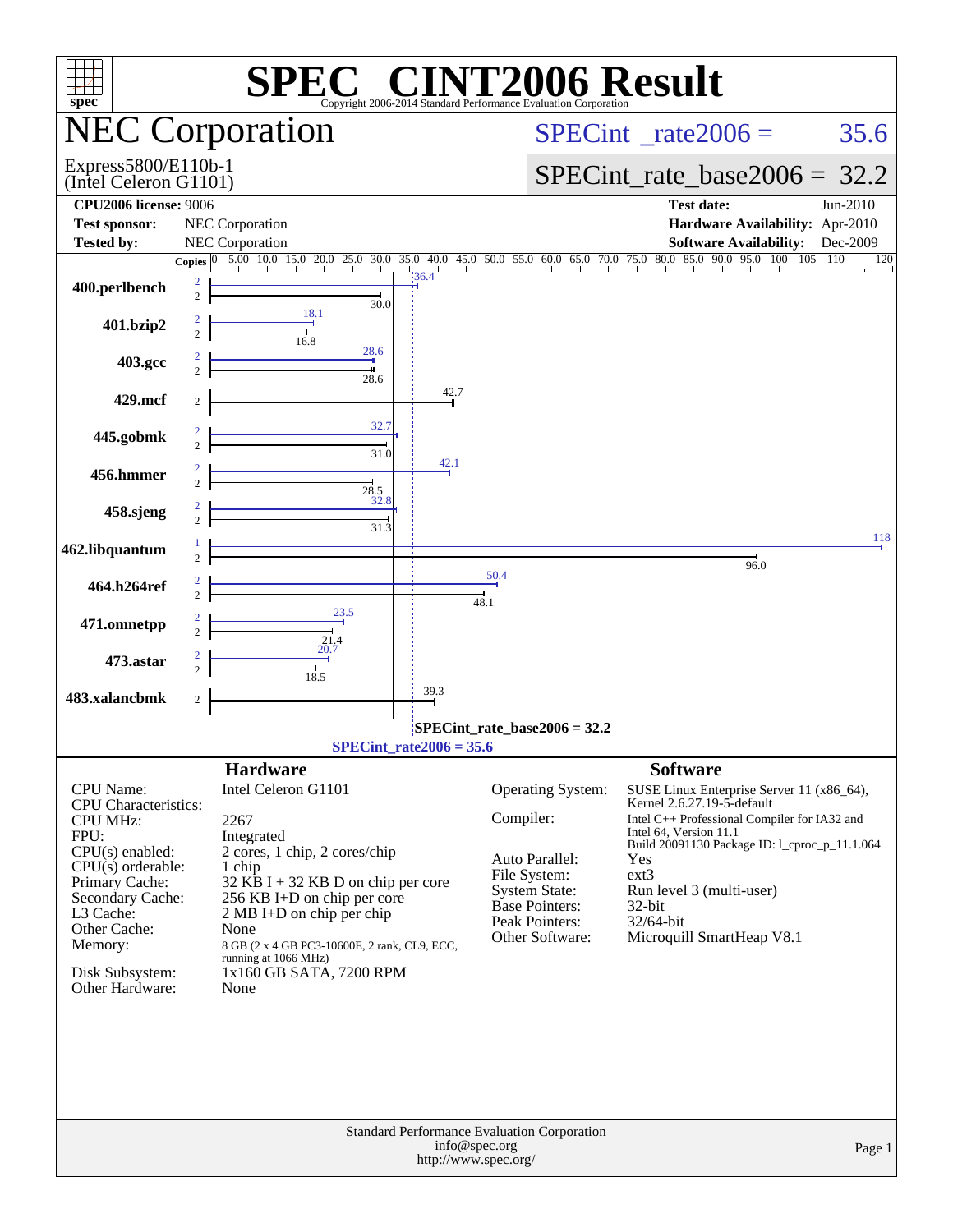

## NEC Corporation

SPECint rate  $2006 = 35.6$ 

#### (Intel Celeron G1101) Express5800/E110b-1

[SPECint\\_rate\\_base2006 =](http://www.spec.org/auto/cpu2006/Docs/result-fields.html#SPECintratebase2006) 32.2

**[CPU2006 license:](http://www.spec.org/auto/cpu2006/Docs/result-fields.html#CPU2006license)** 9006 **[Test date:](http://www.spec.org/auto/cpu2006/Docs/result-fields.html#Testdate)** Jun-2010 **[Test sponsor:](http://www.spec.org/auto/cpu2006/Docs/result-fields.html#Testsponsor)** NEC Corporation **[Hardware Availability:](http://www.spec.org/auto/cpu2006/Docs/result-fields.html#HardwareAvailability)** Apr-2010 **[Tested by:](http://www.spec.org/auto/cpu2006/Docs/result-fields.html#Testedby)** NEC Corporation **[Software Availability:](http://www.spec.org/auto/cpu2006/Docs/result-fields.html#SoftwareAvailability)** Dec-2009

#### **[Results Table](http://www.spec.org/auto/cpu2006/Docs/result-fields.html#ResultsTable)**

|                                                                                                          | <b>Base</b>   |                |       |                |       |                |             | <b>Peak</b>   |                |              |                |              |                |              |
|----------------------------------------------------------------------------------------------------------|---------------|----------------|-------|----------------|-------|----------------|-------------|---------------|----------------|--------------|----------------|--------------|----------------|--------------|
| <b>Benchmark</b>                                                                                         | <b>Copies</b> | <b>Seconds</b> | Ratio | <b>Seconds</b> | Ratio | <b>Seconds</b> | Ratio       | <b>Copies</b> | <b>Seconds</b> | <b>Ratio</b> | <b>Seconds</b> | <b>Ratio</b> | <b>Seconds</b> | <b>Ratio</b> |
| 400.perlbench                                                                                            |               | 652            | 29.9  | 652            | 30.0  | 652            | <b>30.0</b> |               | 536            | 36.5         | 536            | 36.4         | 537            | 36.4         |
| 401.bzip2                                                                                                |               | 1142           | 16.9  | 1150           | 16.8  | 1150           | 16.8        |               | 1063           | 18.2         | 1067           | 18.1         | 1067           | 18.1         |
| $403.\text{gcc}$                                                                                         |               | 563            | 28.6  | 567            | 28.4  | 559            | 28.8        |               | 559            | 28.8         | 564            | 28.5         | 562            | 28.6         |
| $429$ .mcf                                                                                               |               | 427            | 42.7  | 427            | 42.7  | 429            | 42.5        |               | 427            | 42.7         | 427            | 42.7         | 429            | 42.5         |
| $445$ .gobmk                                                                                             |               | 678            | 30.9  | 677            | 31.0  | 677            | 31.0        |               | 642            | 32.7         | 642            | 32.7         | 640            | 32.8         |
| 456.hmmer                                                                                                |               | 654            | 28.5  | 654            | 28.5  | 654            | 28.5        |               | 444            | 42.1         | 444            | 42.1         | 444            | 42.0         |
| $458$ .sjeng                                                                                             |               | 772            | 31.4  | 773            | 31.3  | 773            | 31.3        | C             | 739            | 32.8         | 739            | 32.8         | 739            | 32.8         |
| 462.libquantum                                                                                           |               | 435            | 95.4  | 431            | 96.1  | 432            | 96.0        |               | 175            | <b>118</b>   | 175            | 118          | 176            | 118          |
| 464.h264ref                                                                                              |               | 920            | 48.1  | 920            | 48.1  | 921            | 48.1        |               | 878            | 50.4         | 878            | 50.4         | 878            | 50.4         |
| 471.omnetpp                                                                                              |               | 583            | 21.4  | 585            | 21.4  | 584            | 21.4        |               | 532            | 23.5         | 532            | 23.5         | 533            | 23.5         |
| 473.astar                                                                                                |               | 759            | 18.5  | 759            | 18.5  | 757            | 18.5        |               | 679            | 20.7         | 680            | 20.6         | 678            | 20.7         |
| 483.xalancbmk                                                                                            |               | 351            | 39.3  | 351            | 39.3  | 351            | 39.3        |               | 351            | 39.3         | 351            | 39.3         | 351            | 39.3         |
| Results appear in the order in which they were run. Bold underlined text indicates a median measurement. |               |                |       |                |       |                |             |               |                |              |                |              |                |              |

#### **[Submit Notes](http://www.spec.org/auto/cpu2006/Docs/result-fields.html#SubmitNotes)**

The config file option 'submit' was used. taskset has been used to bind processes to cores except for 462.libquantum peak

#### **[Operating System Notes](http://www.spec.org/auto/cpu2006/Docs/result-fields.html#OperatingSystemNotes)**

'ulimit -s unlimited' was used to set the stacksize to unlimited prior to run

#### **[Platform Notes](http://www.spec.org/auto/cpu2006/Docs/result-fields.html#PlatformNotes)**

Default BIOS settings were used.

#### **[General Notes](http://www.spec.org/auto/cpu2006/Docs/result-fields.html#GeneralNotes)**

 OMP\_NUM\_THREADS set to number of cores KMP\_AFFINITY set to granularity=fine,scatter

### **[Base Compiler Invocation](http://www.spec.org/auto/cpu2006/Docs/result-fields.html#BaseCompilerInvocation)**

[C benchmarks](http://www.spec.org/auto/cpu2006/Docs/result-fields.html#Cbenchmarks): [icc -m32](http://www.spec.org/cpu2006/results/res2010q3/cpu2006-20100621-11780.flags.html#user_CCbase_intel_icc_32bit_5ff4a39e364c98233615fdd38438c6f2)

[C++ benchmarks:](http://www.spec.org/auto/cpu2006/Docs/result-fields.html#CXXbenchmarks) [icpc -m32](http://www.spec.org/cpu2006/results/res2010q3/cpu2006-20100621-11780.flags.html#user_CXXbase_intel_icpc_32bit_4e5a5ef1a53fd332b3c49e69c3330699)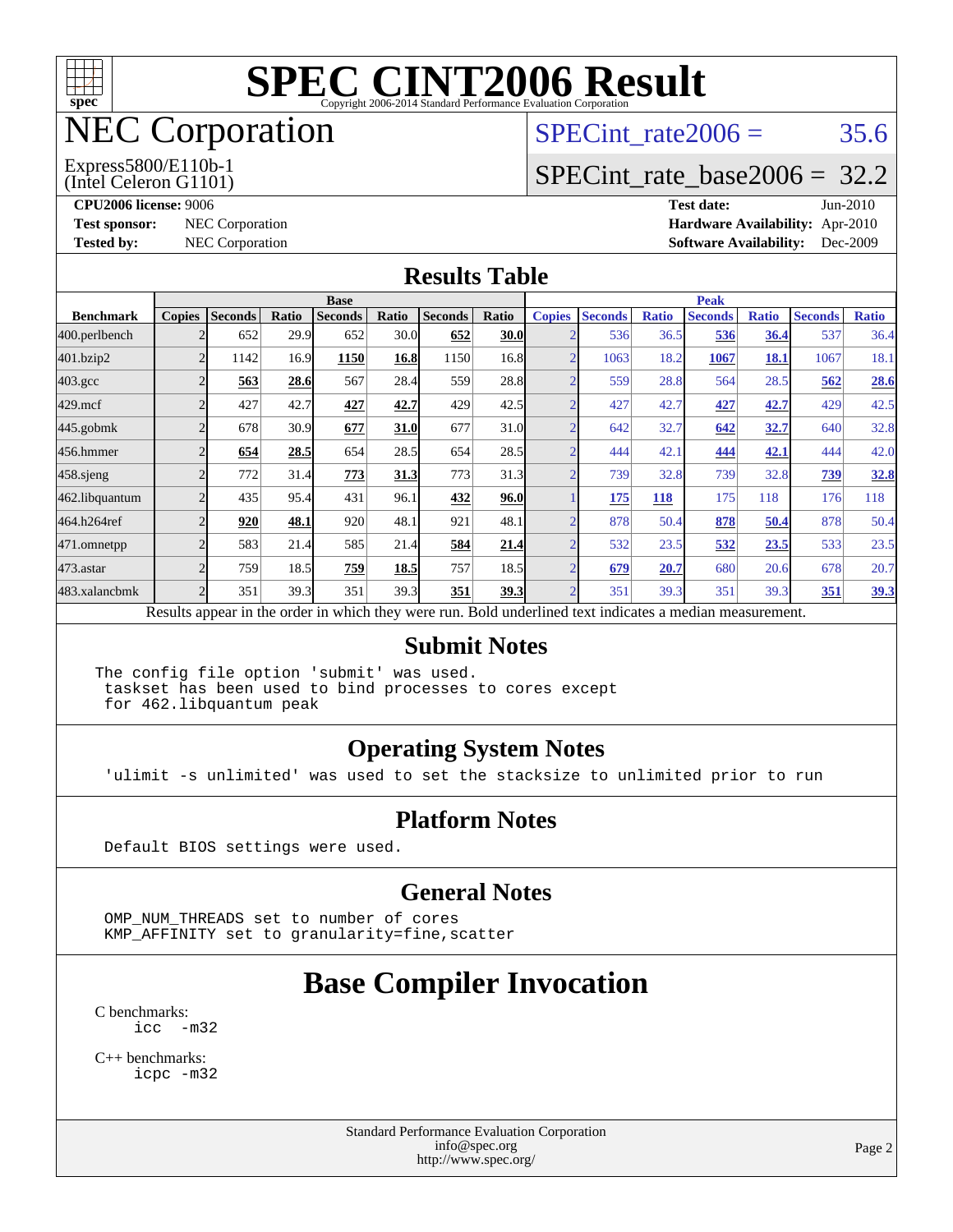

NEC Corporation

SPECint rate  $2006 = 35.6$ 

(Intel Celeron G1101) Express5800/E110b-1 [SPECint\\_rate\\_base2006 =](http://www.spec.org/auto/cpu2006/Docs/result-fields.html#SPECintratebase2006) 32.2

**[Test sponsor:](http://www.spec.org/auto/cpu2006/Docs/result-fields.html#Testsponsor)** NEC Corporation **[Hardware Availability:](http://www.spec.org/auto/cpu2006/Docs/result-fields.html#HardwareAvailability)** Apr-2010

**[CPU2006 license:](http://www.spec.org/auto/cpu2006/Docs/result-fields.html#CPU2006license)** 9006 **[Test date:](http://www.spec.org/auto/cpu2006/Docs/result-fields.html#Testdate)** Jun-2010 **[Tested by:](http://www.spec.org/auto/cpu2006/Docs/result-fields.html#Testedby)** NEC Corporation **[Software Availability:](http://www.spec.org/auto/cpu2006/Docs/result-fields.html#SoftwareAvailability)** Dec-2009

#### **[Base Portability Flags](http://www.spec.org/auto/cpu2006/Docs/result-fields.html#BasePortabilityFlags)**

 400.perlbench: [-DSPEC\\_CPU\\_LINUX\\_IA32](http://www.spec.org/cpu2006/results/res2010q3/cpu2006-20100621-11780.flags.html#b400.perlbench_baseCPORTABILITY_DSPEC_CPU_LINUX_IA32) 462.libquantum: [-DSPEC\\_CPU\\_LINUX](http://www.spec.org/cpu2006/results/res2010q3/cpu2006-20100621-11780.flags.html#b462.libquantum_baseCPORTABILITY_DSPEC_CPU_LINUX) 483.xalancbmk: [-DSPEC\\_CPU\\_LINUX](http://www.spec.org/cpu2006/results/res2010q3/cpu2006-20100621-11780.flags.html#b483.xalancbmk_baseCXXPORTABILITY_DSPEC_CPU_LINUX)

**[Base Optimization Flags](http://www.spec.org/auto/cpu2006/Docs/result-fields.html#BaseOptimizationFlags)**

[C benchmarks](http://www.spec.org/auto/cpu2006/Docs/result-fields.html#Cbenchmarks):

[-xSSSE3](http://www.spec.org/cpu2006/results/res2010q3/cpu2006-20100621-11780.flags.html#user_CCbase_f-xSSSE3) [-ipo](http://www.spec.org/cpu2006/results/res2010q3/cpu2006-20100621-11780.flags.html#user_CCbase_f-ipo) [-O3](http://www.spec.org/cpu2006/results/res2010q3/cpu2006-20100621-11780.flags.html#user_CCbase_f-O3) [-no-prec-div](http://www.spec.org/cpu2006/results/res2010q3/cpu2006-20100621-11780.flags.html#user_CCbase_f-no-prec-div) [-static](http://www.spec.org/cpu2006/results/res2010q3/cpu2006-20100621-11780.flags.html#user_CCbase_f-static) [-inline-calloc](http://www.spec.org/cpu2006/results/res2010q3/cpu2006-20100621-11780.flags.html#user_CCbase_f-inline-calloc) [-opt-malloc-options=3](http://www.spec.org/cpu2006/results/res2010q3/cpu2006-20100621-11780.flags.html#user_CCbase_f-opt-malloc-options_13ab9b803cf986b4ee62f0a5998c2238) [-opt-prefetch](http://www.spec.org/cpu2006/results/res2010q3/cpu2006-20100621-11780.flags.html#user_CCbase_f-opt-prefetch)

[C++ benchmarks:](http://www.spec.org/auto/cpu2006/Docs/result-fields.html#CXXbenchmarks)

[-xSSSE3](http://www.spec.org/cpu2006/results/res2010q3/cpu2006-20100621-11780.flags.html#user_CXXbase_f-xSSSE3) [-ipo](http://www.spec.org/cpu2006/results/res2010q3/cpu2006-20100621-11780.flags.html#user_CXXbase_f-ipo) [-O3](http://www.spec.org/cpu2006/results/res2010q3/cpu2006-20100621-11780.flags.html#user_CXXbase_f-O3) [-no-prec-div](http://www.spec.org/cpu2006/results/res2010q3/cpu2006-20100621-11780.flags.html#user_CXXbase_f-no-prec-div) [-opt-prefetch](http://www.spec.org/cpu2006/results/res2010q3/cpu2006-20100621-11780.flags.html#user_CXXbase_f-opt-prefetch) [-Wl,-z,muldefs](http://www.spec.org/cpu2006/results/res2010q3/cpu2006-20100621-11780.flags.html#user_CXXbase_link_force_multiple1_74079c344b956b9658436fd1b6dd3a8a) [-L/opt/SmartHeap\\_8.1/lib -lsmartheap](http://www.spec.org/cpu2006/results/res2010q3/cpu2006-20100621-11780.flags.html#user_CXXbase_SmartHeap_d5ba4dfc9de25d3c657c7de7476e66c5)

#### **[Base Other Flags](http://www.spec.org/auto/cpu2006/Docs/result-fields.html#BaseOtherFlags)**

[C benchmarks](http://www.spec.org/auto/cpu2006/Docs/result-fields.html#Cbenchmarks):

403.gcc: [-Dalloca=\\_alloca](http://www.spec.org/cpu2006/results/res2010q3/cpu2006-20100621-11780.flags.html#b403.gcc_baseEXTRA_CFLAGS_Dalloca_be3056838c12de2578596ca5467af7f3)

#### **[Peak Compiler Invocation](http://www.spec.org/auto/cpu2006/Docs/result-fields.html#PeakCompilerInvocation)**

[C benchmarks \(except as noted below\)](http://www.spec.org/auto/cpu2006/Docs/result-fields.html#Cbenchmarksexceptasnotedbelow):

[icc -m32](http://www.spec.org/cpu2006/results/res2010q3/cpu2006-20100621-11780.flags.html#user_CCpeak_intel_icc_32bit_5ff4a39e364c98233615fdd38438c6f2)

401.bzip2: [icc -m64](http://www.spec.org/cpu2006/results/res2010q3/cpu2006-20100621-11780.flags.html#user_peakCCLD401_bzip2_intel_icc_64bit_bda6cc9af1fdbb0edc3795bac97ada53)

456.hmmer: [icc -m64](http://www.spec.org/cpu2006/results/res2010q3/cpu2006-20100621-11780.flags.html#user_peakCCLD456_hmmer_intel_icc_64bit_bda6cc9af1fdbb0edc3795bac97ada53)

462.libquantum: [icc -m64](http://www.spec.org/cpu2006/results/res2010q3/cpu2006-20100621-11780.flags.html#user_peakCCLD462_libquantum_intel_icc_64bit_bda6cc9af1fdbb0edc3795bac97ada53)

[C++ benchmarks \(except as noted below\):](http://www.spec.org/auto/cpu2006/Docs/result-fields.html#CXXbenchmarksexceptasnotedbelow) [icpc -m32](http://www.spec.org/cpu2006/results/res2010q3/cpu2006-20100621-11780.flags.html#user_CXXpeak_intel_icpc_32bit_4e5a5ef1a53fd332b3c49e69c3330699)

473.astar: [icpc -m64](http://www.spec.org/cpu2006/results/res2010q3/cpu2006-20100621-11780.flags.html#user_peakCXXLD473_astar_intel_icpc_64bit_fc66a5337ce925472a5c54ad6a0de310)

### **[Peak Portability Flags](http://www.spec.org/auto/cpu2006/Docs/result-fields.html#PeakPortabilityFlags)**

 400.perlbench: [-DSPEC\\_CPU\\_LINUX\\_IA32](http://www.spec.org/cpu2006/results/res2010q3/cpu2006-20100621-11780.flags.html#b400.perlbench_peakCPORTABILITY_DSPEC_CPU_LINUX_IA32) 401.bzip2: [-DSPEC\\_CPU\\_LP64](http://www.spec.org/cpu2006/results/res2010q3/cpu2006-20100621-11780.flags.html#suite_peakPORTABILITY401_bzip2_DSPEC_CPU_LP64) 456.hmmer: [-DSPEC\\_CPU\\_LP64](http://www.spec.org/cpu2006/results/res2010q3/cpu2006-20100621-11780.flags.html#suite_peakCPORTABILITY456_hmmer_DSPEC_CPU_LP64)

Continued on next page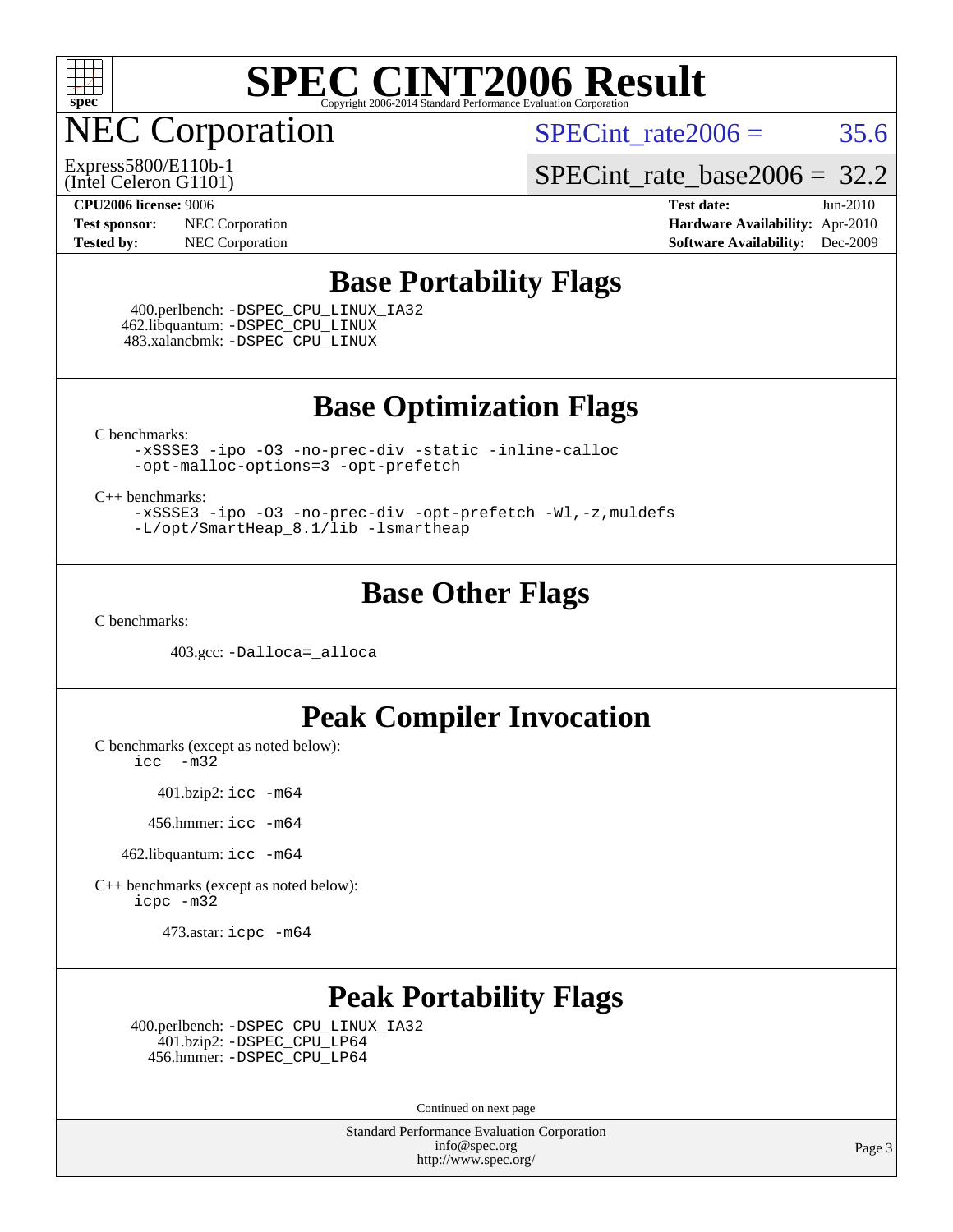

NEC Corporation

SPECint rate  $2006 = 35.6$ 

(Intel Celeron G1101) Express5800/E110b-1 [SPECint\\_rate\\_base2006 =](http://www.spec.org/auto/cpu2006/Docs/result-fields.html#SPECintratebase2006) 32.2

**[Tested by:](http://www.spec.org/auto/cpu2006/Docs/result-fields.html#Testedby)** NEC Corporation **[Software Availability:](http://www.spec.org/auto/cpu2006/Docs/result-fields.html#SoftwareAvailability)** Dec-2009

**[CPU2006 license:](http://www.spec.org/auto/cpu2006/Docs/result-fields.html#CPU2006license)** 9006 **[Test date:](http://www.spec.org/auto/cpu2006/Docs/result-fields.html#Testdate)** Jun-2010 **[Test sponsor:](http://www.spec.org/auto/cpu2006/Docs/result-fields.html#Testsponsor)** NEC Corporation **NEC Corporation [Hardware Availability:](http://www.spec.org/auto/cpu2006/Docs/result-fields.html#HardwareAvailability)** Apr-2010

### **[Peak Portability Flags \(Continued\)](http://www.spec.org/auto/cpu2006/Docs/result-fields.html#PeakPortabilityFlags)**

 462.libquantum: [-DSPEC\\_CPU\\_LP64](http://www.spec.org/cpu2006/results/res2010q3/cpu2006-20100621-11780.flags.html#suite_peakCPORTABILITY462_libquantum_DSPEC_CPU_LP64) [-DSPEC\\_CPU\\_LINUX](http://www.spec.org/cpu2006/results/res2010q3/cpu2006-20100621-11780.flags.html#b462.libquantum_peakCPORTABILITY_DSPEC_CPU_LINUX) 473.astar: [-DSPEC\\_CPU\\_LP64](http://www.spec.org/cpu2006/results/res2010q3/cpu2006-20100621-11780.flags.html#suite_peakCXXPORTABILITY473_astar_DSPEC_CPU_LP64) 483.xalancbmk: [-DSPEC\\_CPU\\_LINUX](http://www.spec.org/cpu2006/results/res2010q3/cpu2006-20100621-11780.flags.html#b483.xalancbmk_peakCXXPORTABILITY_DSPEC_CPU_LINUX)

### **[Peak Optimization Flags](http://www.spec.org/auto/cpu2006/Docs/result-fields.html#PeakOptimizationFlags)**

[C benchmarks](http://www.spec.org/auto/cpu2006/Docs/result-fields.html#Cbenchmarks):

 400.perlbench: [-prof-gen](http://www.spec.org/cpu2006/results/res2010q3/cpu2006-20100621-11780.flags.html#user_peakPASS1_CFLAGSPASS1_LDFLAGS400_perlbench_prof_gen_e43856698f6ca7b7e442dfd80e94a8fc)(pass 1) [-prof-use](http://www.spec.org/cpu2006/results/res2010q3/cpu2006-20100621-11780.flags.html#user_peakPASS2_CFLAGSPASS2_LDFLAGS400_perlbench_prof_use_bccf7792157ff70d64e32fe3e1250b55)(pass 2) [-xSSSE3](http://www.spec.org/cpu2006/results/res2010q3/cpu2006-20100621-11780.flags.html#user_peakCOPTIMIZE400_perlbench_f-xSSSE3) [-ipo](http://www.spec.org/cpu2006/results/res2010q3/cpu2006-20100621-11780.flags.html#user_peakCOPTIMIZE400_perlbench_f-ipo) [-O3](http://www.spec.org/cpu2006/results/res2010q3/cpu2006-20100621-11780.flags.html#user_peakCOPTIMIZE400_perlbench_f-O3) [-no-prec-div](http://www.spec.org/cpu2006/results/res2010q3/cpu2006-20100621-11780.flags.html#user_peakCOPTIMIZE400_perlbench_f-no-prec-div) [-static](http://www.spec.org/cpu2006/results/res2010q3/cpu2006-20100621-11780.flags.html#user_peakCOPTIMIZE400_perlbench_f-static) [-ansi-alias](http://www.spec.org/cpu2006/results/res2010q3/cpu2006-20100621-11780.flags.html#user_peakCOPTIMIZE400_perlbench_f-ansi-alias) [-opt-prefetch](http://www.spec.org/cpu2006/results/res2010q3/cpu2006-20100621-11780.flags.html#user_peakCOPTIMIZE400_perlbench_f-opt-prefetch)

 401.bzip2: [-prof-gen](http://www.spec.org/cpu2006/results/res2010q3/cpu2006-20100621-11780.flags.html#user_peakPASS1_CFLAGSPASS1_LDFLAGS401_bzip2_prof_gen_e43856698f6ca7b7e442dfd80e94a8fc)(pass 1) [-prof-use](http://www.spec.org/cpu2006/results/res2010q3/cpu2006-20100621-11780.flags.html#user_peakPASS2_CFLAGSPASS2_LDFLAGS401_bzip2_prof_use_bccf7792157ff70d64e32fe3e1250b55)(pass 2) [-xSSSE3](http://www.spec.org/cpu2006/results/res2010q3/cpu2006-20100621-11780.flags.html#user_peakCOPTIMIZE401_bzip2_f-xSSSE3) [-ipo](http://www.spec.org/cpu2006/results/res2010q3/cpu2006-20100621-11780.flags.html#user_peakCOPTIMIZE401_bzip2_f-ipo) [-O3](http://www.spec.org/cpu2006/results/res2010q3/cpu2006-20100621-11780.flags.html#user_peakCOPTIMIZE401_bzip2_f-O3) [-no-prec-div](http://www.spec.org/cpu2006/results/res2010q3/cpu2006-20100621-11780.flags.html#user_peakCOPTIMIZE401_bzip2_f-no-prec-div) [-static](http://www.spec.org/cpu2006/results/res2010q3/cpu2006-20100621-11780.flags.html#user_peakCOPTIMIZE401_bzip2_f-static) [-opt-prefetch](http://www.spec.org/cpu2006/results/res2010q3/cpu2006-20100621-11780.flags.html#user_peakCOPTIMIZE401_bzip2_f-opt-prefetch) [-ansi-alias](http://www.spec.org/cpu2006/results/res2010q3/cpu2006-20100621-11780.flags.html#user_peakCOPTIMIZE401_bzip2_f-ansi-alias)

 403.gcc: [-xSSSE3](http://www.spec.org/cpu2006/results/res2010q3/cpu2006-20100621-11780.flags.html#user_peakCOPTIMIZE403_gcc_f-xSSSE3) [-ipo](http://www.spec.org/cpu2006/results/res2010q3/cpu2006-20100621-11780.flags.html#user_peakCOPTIMIZE403_gcc_f-ipo) [-O3](http://www.spec.org/cpu2006/results/res2010q3/cpu2006-20100621-11780.flags.html#user_peakCOPTIMIZE403_gcc_f-O3) [-no-prec-div](http://www.spec.org/cpu2006/results/res2010q3/cpu2006-20100621-11780.flags.html#user_peakCOPTIMIZE403_gcc_f-no-prec-div) [-static](http://www.spec.org/cpu2006/results/res2010q3/cpu2006-20100621-11780.flags.html#user_peakCOPTIMIZE403_gcc_f-static) [-inline-calloc](http://www.spec.org/cpu2006/results/res2010q3/cpu2006-20100621-11780.flags.html#user_peakCOPTIMIZE403_gcc_f-inline-calloc) [-opt-malloc-options=3](http://www.spec.org/cpu2006/results/res2010q3/cpu2006-20100621-11780.flags.html#user_peakCOPTIMIZE403_gcc_f-opt-malloc-options_13ab9b803cf986b4ee62f0a5998c2238)

429.mcf: basepeak = yes

 445.gobmk: [-prof-gen](http://www.spec.org/cpu2006/results/res2010q3/cpu2006-20100621-11780.flags.html#user_peakPASS1_CFLAGSPASS1_LDFLAGS445_gobmk_prof_gen_e43856698f6ca7b7e442dfd80e94a8fc)(pass 1) [-prof-use](http://www.spec.org/cpu2006/results/res2010q3/cpu2006-20100621-11780.flags.html#user_peakPASS2_CFLAGSPASS2_LDFLAGS445_gobmk_prof_use_bccf7792157ff70d64e32fe3e1250b55)(pass 2) [-xSSSE3](http://www.spec.org/cpu2006/results/res2010q3/cpu2006-20100621-11780.flags.html#user_peakCOPTIMIZE445_gobmk_f-xSSSE3) [-O2](http://www.spec.org/cpu2006/results/res2010q3/cpu2006-20100621-11780.flags.html#user_peakCOPTIMIZE445_gobmk_f-O2) [-ipo](http://www.spec.org/cpu2006/results/res2010q3/cpu2006-20100621-11780.flags.html#user_peakCOPTIMIZE445_gobmk_f-ipo) [-no-prec-div](http://www.spec.org/cpu2006/results/res2010q3/cpu2006-20100621-11780.flags.html#user_peakCOPTIMIZE445_gobmk_f-no-prec-div) [-ansi-alias](http://www.spec.org/cpu2006/results/res2010q3/cpu2006-20100621-11780.flags.html#user_peakCOPTIMIZE445_gobmk_f-ansi-alias)

 456.hmmer: [-xSSSE3](http://www.spec.org/cpu2006/results/res2010q3/cpu2006-20100621-11780.flags.html#user_peakCOPTIMIZE456_hmmer_f-xSSSE3) [-ipo](http://www.spec.org/cpu2006/results/res2010q3/cpu2006-20100621-11780.flags.html#user_peakCOPTIMIZE456_hmmer_f-ipo) [-O3](http://www.spec.org/cpu2006/results/res2010q3/cpu2006-20100621-11780.flags.html#user_peakCOPTIMIZE456_hmmer_f-O3) [-no-prec-div](http://www.spec.org/cpu2006/results/res2010q3/cpu2006-20100621-11780.flags.html#user_peakCOPTIMIZE456_hmmer_f-no-prec-div) [-static](http://www.spec.org/cpu2006/results/res2010q3/cpu2006-20100621-11780.flags.html#user_peakCOPTIMIZE456_hmmer_f-static) [-unroll2](http://www.spec.org/cpu2006/results/res2010q3/cpu2006-20100621-11780.flags.html#user_peakCOPTIMIZE456_hmmer_f-unroll_784dae83bebfb236979b41d2422d7ec2) [-ansi-alias](http://www.spec.org/cpu2006/results/res2010q3/cpu2006-20100621-11780.flags.html#user_peakCOPTIMIZE456_hmmer_f-ansi-alias)

 458.sjeng: [-prof-gen](http://www.spec.org/cpu2006/results/res2010q3/cpu2006-20100621-11780.flags.html#user_peakPASS1_CFLAGSPASS1_LDFLAGS458_sjeng_prof_gen_e43856698f6ca7b7e442dfd80e94a8fc)(pass 1) [-prof-use](http://www.spec.org/cpu2006/results/res2010q3/cpu2006-20100621-11780.flags.html#user_peakPASS2_CFLAGSPASS2_LDFLAGS458_sjeng_prof_use_bccf7792157ff70d64e32fe3e1250b55)(pass 2) [-xSSSE3](http://www.spec.org/cpu2006/results/res2010q3/cpu2006-20100621-11780.flags.html#user_peakCOPTIMIZE458_sjeng_f-xSSSE3) [-ipo](http://www.spec.org/cpu2006/results/res2010q3/cpu2006-20100621-11780.flags.html#user_peakCOPTIMIZE458_sjeng_f-ipo) [-O3](http://www.spec.org/cpu2006/results/res2010q3/cpu2006-20100621-11780.flags.html#user_peakCOPTIMIZE458_sjeng_f-O3) [-no-prec-div](http://www.spec.org/cpu2006/results/res2010q3/cpu2006-20100621-11780.flags.html#user_peakCOPTIMIZE458_sjeng_f-no-prec-div) [-static](http://www.spec.org/cpu2006/results/res2010q3/cpu2006-20100621-11780.flags.html#user_peakCOPTIMIZE458_sjeng_f-static) [-unroll4](http://www.spec.org/cpu2006/results/res2010q3/cpu2006-20100621-11780.flags.html#user_peakCOPTIMIZE458_sjeng_f-unroll_4e5e4ed65b7fd20bdcd365bec371b81f)

 462.libquantum: [-xSSSE3](http://www.spec.org/cpu2006/results/res2010q3/cpu2006-20100621-11780.flags.html#user_peakCOPTIMIZE462_libquantum_f-xSSSE3) [-ipo](http://www.spec.org/cpu2006/results/res2010q3/cpu2006-20100621-11780.flags.html#user_peakCOPTIMIZE462_libquantum_f-ipo) [-O3](http://www.spec.org/cpu2006/results/res2010q3/cpu2006-20100621-11780.flags.html#user_peakCOPTIMIZE462_libquantum_f-O3) [-no-prec-div](http://www.spec.org/cpu2006/results/res2010q3/cpu2006-20100621-11780.flags.html#user_peakCOPTIMIZE462_libquantum_f-no-prec-div) [-static](http://www.spec.org/cpu2006/results/res2010q3/cpu2006-20100621-11780.flags.html#user_peakCOPTIMIZE462_libquantum_f-static) [-opt-malloc-options=3](http://www.spec.org/cpu2006/results/res2010q3/cpu2006-20100621-11780.flags.html#user_peakCOPTIMIZE462_libquantum_f-opt-malloc-options_13ab9b803cf986b4ee62f0a5998c2238) [-parallel](http://www.spec.org/cpu2006/results/res2010q3/cpu2006-20100621-11780.flags.html#user_peakCOPTIMIZE462_libquantum_f-parallel) [-auto-ilp32](http://www.spec.org/cpu2006/results/res2010q3/cpu2006-20100621-11780.flags.html#user_peakCOPTIMIZE462_libquantum_f-auto-ilp32) [-opt-prefetch](http://www.spec.org/cpu2006/results/res2010q3/cpu2006-20100621-11780.flags.html#user_peakCOPTIMIZE462_libquantum_f-opt-prefetch)

 464.h264ref: [-prof-gen](http://www.spec.org/cpu2006/results/res2010q3/cpu2006-20100621-11780.flags.html#user_peakPASS1_CFLAGSPASS1_LDFLAGS464_h264ref_prof_gen_e43856698f6ca7b7e442dfd80e94a8fc)(pass 1) [-prof-use](http://www.spec.org/cpu2006/results/res2010q3/cpu2006-20100621-11780.flags.html#user_peakPASS2_CFLAGSPASS2_LDFLAGS464_h264ref_prof_use_bccf7792157ff70d64e32fe3e1250b55)(pass 2) [-xSSSE3](http://www.spec.org/cpu2006/results/res2010q3/cpu2006-20100621-11780.flags.html#user_peakCOPTIMIZE464_h264ref_f-xSSSE3) [-ipo](http://www.spec.org/cpu2006/results/res2010q3/cpu2006-20100621-11780.flags.html#user_peakCOPTIMIZE464_h264ref_f-ipo) [-O3](http://www.spec.org/cpu2006/results/res2010q3/cpu2006-20100621-11780.flags.html#user_peakCOPTIMIZE464_h264ref_f-O3) [-no-prec-div](http://www.spec.org/cpu2006/results/res2010q3/cpu2006-20100621-11780.flags.html#user_peakCOPTIMIZE464_h264ref_f-no-prec-div) [-static](http://www.spec.org/cpu2006/results/res2010q3/cpu2006-20100621-11780.flags.html#user_peakCOPTIMIZE464_h264ref_f-static) [-unroll2](http://www.spec.org/cpu2006/results/res2010q3/cpu2006-20100621-11780.flags.html#user_peakCOPTIMIZE464_h264ref_f-unroll_784dae83bebfb236979b41d2422d7ec2) [-ansi-alias](http://www.spec.org/cpu2006/results/res2010q3/cpu2006-20100621-11780.flags.html#user_peakCOPTIMIZE464_h264ref_f-ansi-alias)

[C++ benchmarks:](http://www.spec.org/auto/cpu2006/Docs/result-fields.html#CXXbenchmarks)

 471.omnetpp: [-prof-gen](http://www.spec.org/cpu2006/results/res2010q3/cpu2006-20100621-11780.flags.html#user_peakPASS1_CXXFLAGSPASS1_LDFLAGS471_omnetpp_prof_gen_e43856698f6ca7b7e442dfd80e94a8fc)(pass 1) [-prof-use](http://www.spec.org/cpu2006/results/res2010q3/cpu2006-20100621-11780.flags.html#user_peakPASS2_CXXFLAGSPASS2_LDFLAGS471_omnetpp_prof_use_bccf7792157ff70d64e32fe3e1250b55)(pass 2) [-xSSSE3](http://www.spec.org/cpu2006/results/res2010q3/cpu2006-20100621-11780.flags.html#user_peakCXXOPTIMIZE471_omnetpp_f-xSSSE3) [-ipo](http://www.spec.org/cpu2006/results/res2010q3/cpu2006-20100621-11780.flags.html#user_peakCXXOPTIMIZE471_omnetpp_f-ipo) [-O3](http://www.spec.org/cpu2006/results/res2010q3/cpu2006-20100621-11780.flags.html#user_peakCXXOPTIMIZE471_omnetpp_f-O3) [-no-prec-div](http://www.spec.org/cpu2006/results/res2010q3/cpu2006-20100621-11780.flags.html#user_peakCXXOPTIMIZE471_omnetpp_f-no-prec-div) [-ansi-alias](http://www.spec.org/cpu2006/results/res2010q3/cpu2006-20100621-11780.flags.html#user_peakCXXOPTIMIZE471_omnetpp_f-ansi-alias) [-opt-ra-region-strategy=block](http://www.spec.org/cpu2006/results/res2010q3/cpu2006-20100621-11780.flags.html#user_peakCXXOPTIMIZE471_omnetpp_f-opt-ra-region-strategy-block_a0a37c372d03933b2a18d4af463c1f69) [-Wl,-z,muldefs](http://www.spec.org/cpu2006/results/res2010q3/cpu2006-20100621-11780.flags.html#user_peakEXTRA_LDFLAGS471_omnetpp_link_force_multiple1_74079c344b956b9658436fd1b6dd3a8a) [-L/opt/SmartHeap\\_8.1/lib -lsmartheap](http://www.spec.org/cpu2006/results/res2010q3/cpu2006-20100621-11780.flags.html#user_peakEXTRA_LIBS471_omnetpp_SmartHeap_d5ba4dfc9de25d3c657c7de7476e66c5)

 473.astar: [-prof-gen](http://www.spec.org/cpu2006/results/res2010q3/cpu2006-20100621-11780.flags.html#user_peakPASS1_CXXFLAGSPASS1_LDFLAGS473_astar_prof_gen_e43856698f6ca7b7e442dfd80e94a8fc)(pass 1) [-prof-use](http://www.spec.org/cpu2006/results/res2010q3/cpu2006-20100621-11780.flags.html#user_peakPASS2_CXXFLAGSPASS2_LDFLAGS473_astar_prof_use_bccf7792157ff70d64e32fe3e1250b55)(pass 2) [-ansi-alias](http://www.spec.org/cpu2006/results/res2010q3/cpu2006-20100621-11780.flags.html#user_peakCXXOPTIMIZE473_astar_f-ansi-alias) [-opt-ra-region-strategy=routine](http://www.spec.org/cpu2006/results/res2010q3/cpu2006-20100621-11780.flags.html#user_peakCXXOPTIMIZE473_astar_f-opt-ra-region-strategy-routine_ba086ea3b1d46a52e1238e2ca173ed44) [-Wl,-z,muldefs](http://www.spec.org/cpu2006/results/res2010q3/cpu2006-20100621-11780.flags.html#user_peakEXTRA_LDFLAGS473_astar_link_force_multiple1_74079c344b956b9658436fd1b6dd3a8a) [-L/opt/SmartHeap\\_8.1/lib64 -lsmartheap64](http://www.spec.org/cpu2006/results/res2010q3/cpu2006-20100621-11780.flags.html#user_peakEXTRA_LIBS473_astar_SmartHeap64_7ff9c3d8ca51c2767359d6aa2f519d77)

 $483.xalanchmk: basepeak = yes$